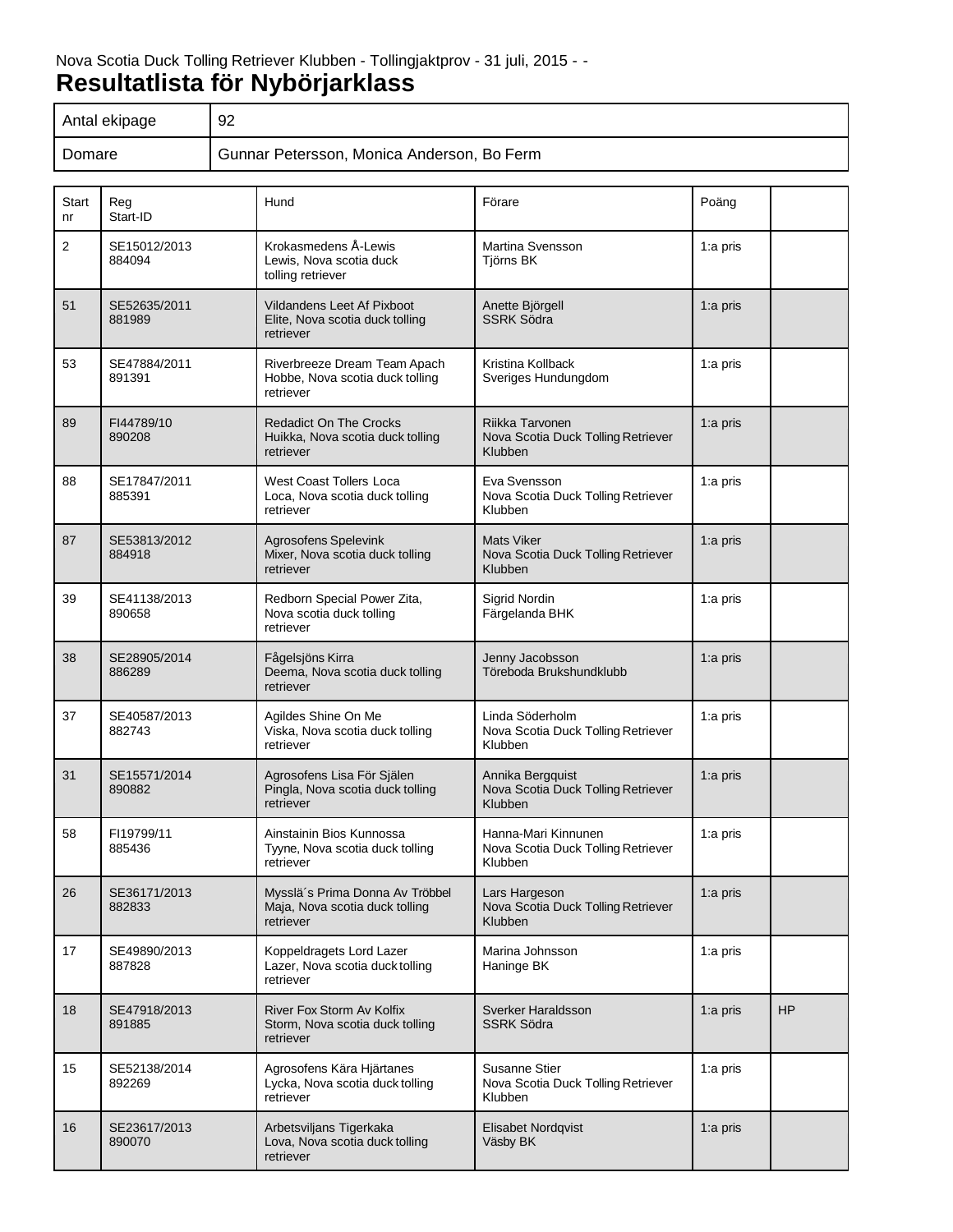| Start<br>nr | Reg<br>Start-ID                  | Hund                                                                                   | Förare                                                                      | Poäng    |
|-------------|----------------------------------|----------------------------------------------------------------------------------------|-----------------------------------------------------------------------------|----------|
| 44          | SE28906/2014<br>886360           | Fågelsjöns Klura<br>Klura, Nova scotia duck tolling<br>retriever                       | Malin Goding<br>SSRK Östergötland                                           | 1:a pris |
| 14          | SE11834/2014<br>877540           | <b>Vildandens Lucia Af Pixvill</b><br>Cia, Nova scotia duck tolling<br>retriever       | Hanne Sölvkjär<br>Nova Scotia Duck Tolling Retriever<br>Klubben             | 2:a pris |
| 73          | SE36876/2011<br>890076           | Andrummets Nära<br>Joy, Nova scotia duck tolling retriever                             | Hans Abrahamsson<br>Nova Scotia Duck Tolling Retriever<br>Klubben           | 2:a pris |
| 49          | DK19876/2009<br>885113           | Mariendals Red Nose Turbo Simba<br>Simba, Nova scotia duck tolling<br>retriever        | Kati Salonen<br>Finland (Suomi)                                             | 2:a pris |
| 95          | FI40653/11<br>887844             | Siipiveikon Viis Vainusta<br>Pippa, Nova scotia duck tolling<br>retriever              | Riikka<br>Pöyhönen<br><b>SSRK</b>                                           | 2:a pris |
| 3           | SE31926/2014<br>887212           | Aktiviva's Hertta Di Matti<br>Spana, Nova scotia duck tolling<br>retriever             | Susanna Hallgren<br>SSRK Östra                                              | 2:a pris |
| 68          | SE23613/2013<br>890686           | Arbetsviljans Kokoskaka<br>Lajban, Nova scotia duck tolling<br>retriever               | Ammie Morin<br>SSRK Östra                                                   | 2:a pris |
| 67          | SE55940/2011<br>890760           | Fägrings Salty Tornado<br>Tobie, Nova scotia duck tolling<br>retriever                 | Håkan Linde<br>Svenska spaniel- och<br>retrieverklubben                     | 2:a pris |
| 84          | DK20755/2010<br>883393           | Redmound's Hotshot Hurricane<br>Hubert, Nova scotia duck tolling<br>retriever          | Christine Nørskov Sørensen<br>Nova Scotia Duck Tolling Retriever<br>Klubben | 2:a pris |
| 65          | SE56741/2010<br>865838           | Aquafox Duki Avomerisolmu<br>Barnie, Nova scotia duck tolling<br>retriever             | Jonathan Nordström<br>Nova Scotia Duck Tolling Retriever<br>Klubben         | 2:a pris |
| 28          | <b>VDHDRC-T14-0888</b><br>859672 | Hunter's Moonlight Kir Royal Chiant<br>Chianti, Nova scotia duck tolling<br>retriever  | Louisa Haidle<br>Nova Scotia Duck Tolling Retriever<br>Klubben              | 2:a pris |
| 77          | FI46437/12<br>885604             | Höpöhännän Hulvattoman Hehkuva<br>Myy, Nova scotia duck tolling<br>retriever           | Marianna Turunen<br>Nova Scotia Duck Tolling Retriever<br>Klubben           | 2:a pris |
| 76          | SHSBLOS688096<br>880530          | Tollhaus Give My Love To Rose<br>Rosie, Nova scotia duck tolling<br>retriever          | Judith Röthlisberger<br>Schweiz                                             | 3:e pris |
| 11          | SE38987/2014<br>887691           | Agrosofens Givet-Vis<br>Carib, Nova scotia duck tolling<br>retriever                   | Cilla Thorén<br>Tyresö BK                                                   | 3:e pris |
| 32          | DK06991/2014<br>886845           | Redmound's Look There's Timber<br>Jr.<br>Timber, Nova scotia duck tolling<br>retriever | Annette<br>Stentsøe<br>Danmark                                              | 3:e pris |
| 57          | SE60963/2011<br>887017           | Tollarbos Uniqa Smart As Gun<br>Smart, Nova scotia duck tolling<br>retriever           | Marita Olsson<br>Nova Scotia Duck Tolling Retriever<br>Klubben              | 3:e pris |
| 34          | SE26795/2013<br>886992           | Fågelsjöns Stjärnfall<br>Flora, Nova scotia duck tolling<br>retriever                  | Anna-Karin Ekenhov<br>SSRK Östergötland                                     | 3:e pris |
| 35          | SE38993/2014<br>887843           | Agrosofens Vis-A-Visa<br>My, Nova scotia duck tolling retriever                        | Riikka<br>Pöyhönen                                                          | 3:e pris |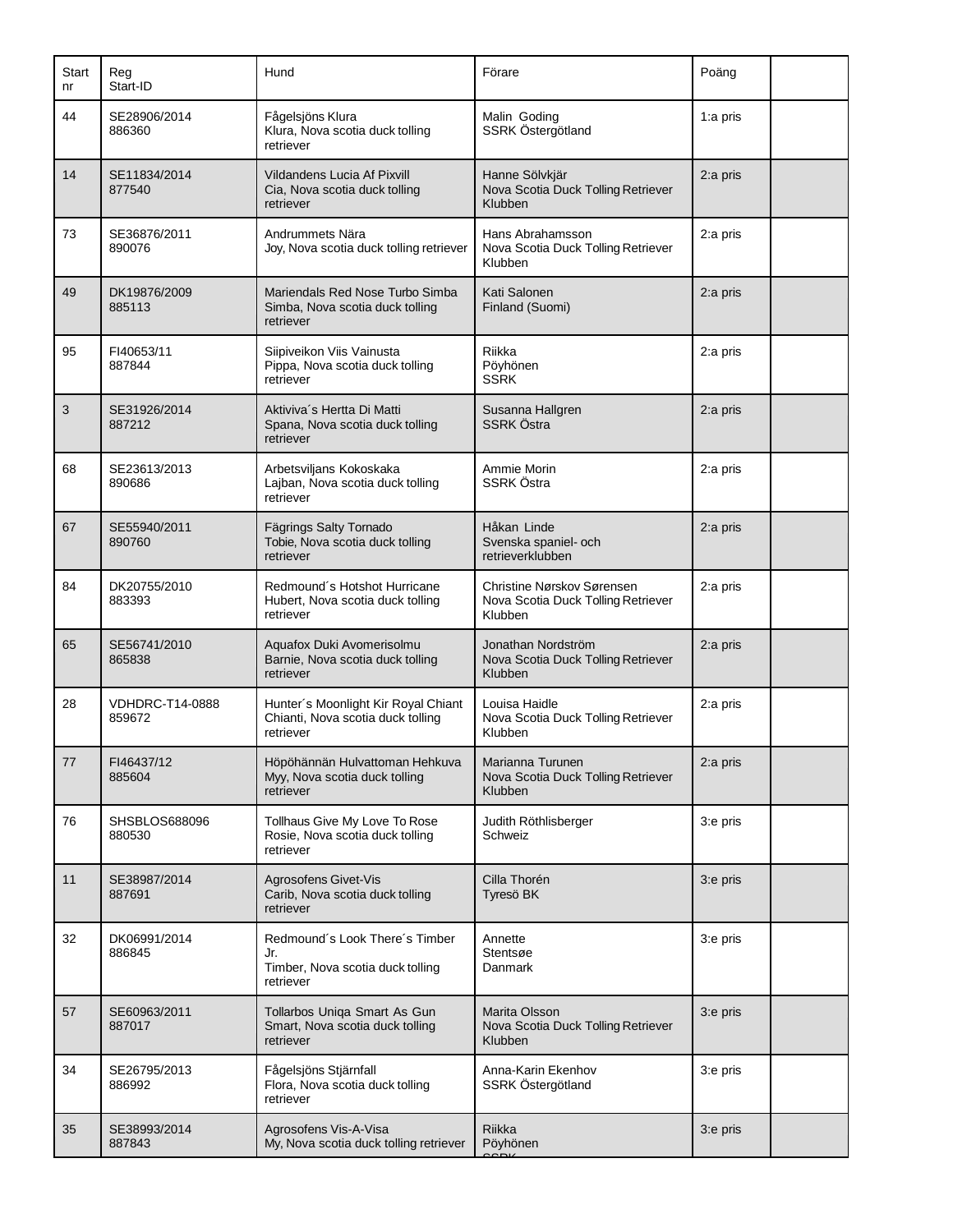| Start<br>nr | Reg<br>Start-ID                 | Hund                                                                                  | Förare                                                                   | Poäng    |  |
|-------------|---------------------------------|---------------------------------------------------------------------------------------|--------------------------------------------------------------------------|----------|--|
| 56          | SE28411/2011<br>877828          | Hircum's Tanariva<br>Merlot, Nova scotia duck tolling<br>retriever                    | Phernilla Åkergren<br>Nova Scotia Duck Tolling Retriever<br>Klubben      | 3:e pris |  |
| 62          | S29817/2008<br>881245           | Bella Nova's Ti Co Träffa<br>Tindra, Nova scotia duck tolling<br>retriever            | <b>Gunnar Cassel</b><br>Nova Scotia Duck Tolling Retriever<br>Klubben    | 3:e pris |  |
| 82          | SE44328/2011<br>892278          | Soldrivans Alpheratz Of Chilli<br>Ferry, Nova scotia duck tolling<br>retriever        | Ulrika Lennartsson<br>Nova Scotia Duck Tolling Retriever<br>Klubben      | 3:e pris |  |
| 74          | SHSBLOS684054<br>888996         | Anishinaabe's Yonina<br>Yonina, Nova scotia duck tolling<br>retriever                 | Nicole Bühler<br>Nova Scotia Duck Tolling Retriever<br>Klubben           | 3:e pris |  |
| 13          | SE26576/2014<br>883281          | Silvicola Amica Paparazzi<br>Ratzi, Nova scotia duck tolling<br>retriever             | Sara Thomsson Neogard<br><b>SSRK Gotland</b>                             | 3:e pris |  |
| 22          | SE15573/2014<br>882292          | Agrosofens Rea-Lisa<br>REA, Nova scotia duck tolling<br>retriever                     | Agneta Fast Karberg<br>Nova Scotia Duck Tolling Retriever<br>Klubben     | 3:e pris |  |
| 72          | SE53816/2012<br>891132          | Agrosofens Humorissa<br>Viva, Nova scotia duck tolling<br>retriever                   | <b>Tobias Kingfeldt</b><br>Nova Scotia Duck Tolling Retriever<br>Klubben | 3:e pris |  |
| 71          | S55301/2008<br>888571           | Hummelviksgårdens Golden<br>Theodor<br>Theodor, Nova scotia duck tolling<br>retriever | <b>Christina Perdell</b><br>Luleå BK                                     | 3:e pris |  |
| 48          | S57910/2007<br>891874           | Vildandens Knallpulver Af Axquiz<br>Silaz, Nova scotia duck tolling<br>retriever      | Jessica Mankovitz<br>Nova Scotia Duck Tolling Retriever<br>Klubben       | 0-pris   |  |
| 45          | VDHDRC-T09-0482<br>859673       | Blackwoodriver-Tollers Cora Of Aype<br>Cora, Nova scotia duck tolling<br>retriever    | Louisa Haidle<br>Nova Scotia Duck Tolling Retriever<br>Klubben           | 0-pris   |  |
| 46          | SE59194/2011<br>888734          | Rus N' Riv T E Because Of You<br>Scååtch, Nova scotia duck tolling<br>retriever       | Laila Christensen<br>Edsbyns BK                                          | 0-pris   |  |
| 47          | SE41912/2012<br>865839          | <b>Inlicios White Out</b><br>Cash, Nova scotia duck tolling<br>retriever              | Jonathan Nordström<br>Nova Scotia Duck Tolling Retriever<br>Klubben      | 0-pris   |  |
| 43          | <b>VDHDRC-T070283</b><br>891181 | Mic Mac Hunter's Enoqq<br>Enoqq, Nova scotia duck tolling<br>retriever                | <b>Astrid Hase</b><br><b>SSRK</b>                                        | 0-pris   |  |
| 42          | SE49689/2014<br>887674          | Njupavallens Sikta<br>Sikta, Nova scotia duck tolling<br>retriever                    | Jessica Mattsson<br>Nova Scotia Duck Tolling Retriever<br>Klubben        | 0-pris   |  |
| 41          | SE19419/2014<br>891485          | Renarder's Villa Mercedes<br>Loppan, Nova scotia duck tolling<br>retriever            | Sabina Rydberg<br>Nova Scotia Duck Tolling Retriever<br>Klubben          | 0-pris   |  |
| 52          | SE52634/2011<br>890020          | Vildandens Excel Af Pixboot<br>Vinna, Nova scotia duck tolling<br>retriever           | <b>Chatrin Molin</b><br><b>SSRK Gävleborg</b>                            | 0-pris   |  |
| 40          | DK09525/2013<br>841583          | Redmound's Join The Amazing<br>Joker<br>Bilbo, Nova scotia duck tolling<br>retriever  | <b>Birgitte Bentsen</b><br>Nova Scotia Duck Tolling Retriever<br>Klubben | 0-pris   |  |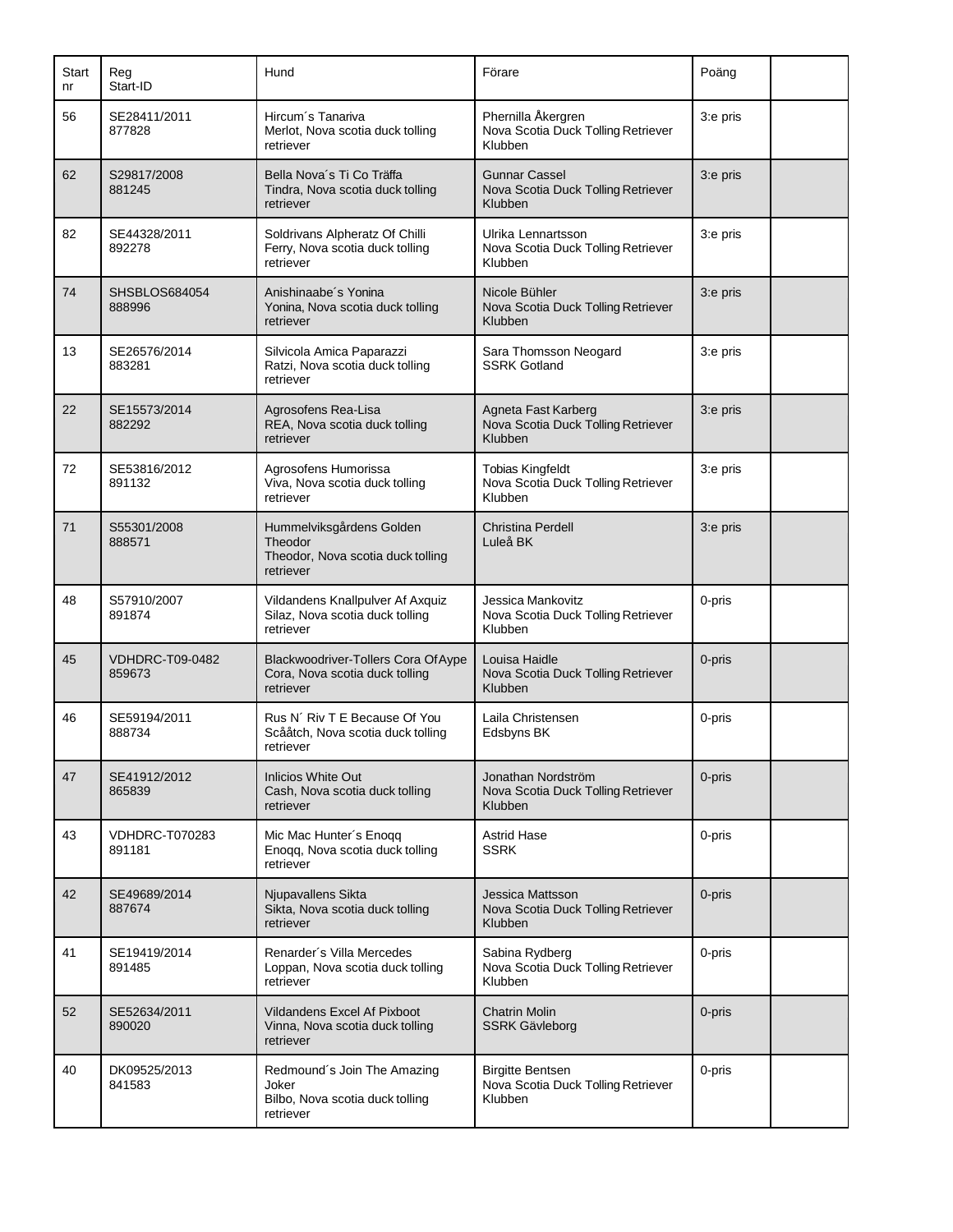| Start<br>nr  | Reg<br>Start-ID          | Hund                                                                                  | Förare                                                             | Poäng  |  |
|--------------|--------------------------|---------------------------------------------------------------------------------------|--------------------------------------------------------------------|--------|--|
| 54           | SE15512/2010<br>890411   | Aktiviva's Primo D'nash<br>Imo, Nova scotia duck tolling<br>retriever                 | Anna Arvsten<br><b>SSRK Östra</b>                                  | 0-pris |  |
| 55           | SE26794/2013<br>888077   | Fågelsjöns Stjärnskott<br>Saga, Nova scotia duck tolling<br>retriever                 | Viktoria Höög<br>SSRK Östergötland                                 | 0-pris |  |
| 36           | DK16067/2014<br>887711   | <b>Redborn Ultimate Tribute</b><br>Chinook, Nova scotia duck tolling<br>retriever     | Janine Berger<br>Nova Scotia Duck Tolling Retriever<br>Klubben     | 0-pris |  |
| 33           | SE32632/2013<br>884228   | Lönnlövets Akleja<br>Leja, Nova scotia duck tolling<br>retriever                      | Lena Lillstrand<br>Mälarö BK                                       | 0-pris |  |
| 97           | S42280/2009<br>890646    | Bella Nova's Miss Tosca Koppeldrag<br>Tosca, Nova scotia duck tolling<br>retriever    | Maria Glaadh<br>Nova Scotia Duck Tolling Retriever<br>Klubben      | 0-pris |  |
| 59           | SE20072/2012<br>889081   | Hunter's Moonlight Flying Viggo<br>Viggo, Nova scotia duck tolling<br>retriever       | Mariana Gretener<br>Nova Scotia Duck Tolling Retriever<br>Klubben  | 0-pris |  |
| 60           | SE54399/2011<br>891356   | Wildbird Tova Tornado<br>Lycka, Nova scotia duck tolling<br>retriever                 | Linda Rogberg<br><b>SSRK Västra</b>                                | 0-pris |  |
| 61           | SE49891/2013<br>883380   | Koppeldragets Lord Lipton<br>Lipton, Nova scotia duck tolling<br>retriever            | Johanna Sundesjö<br>Nova Scotia Duck Tolling Retriever<br>Klubben  | 0-pris |  |
| 96           | DK20085/2011<br>875715   | <b>Redborn First Edition</b><br>Tristan, Nova scotia duck tolling<br>retriever        | Anina Steentofte<br>Nova Scotia Duck Tolling Retriever<br>Klubben  | 0-pris |  |
| 63           | S44149/2009<br>885115    | Arbetsviljans Boklöv<br>Gussen, Nova scotia duck tolling<br>retriever                 | Åse Linderskjöld<br>SSRK Bergslagen                                | 0-pris |  |
| $\mathbf{1}$ | SE54767/2013<br>890840   | Andrummets Leopard Strv<br>Lotus, Nova scotia duck tolling<br>retriever               | Marie Eklöv<br>SSRK Östergötland                                   | 0-pris |  |
| 25           | SE28909/2014<br>887408   | Fågelsjöns Finurlig<br>Vito, Nova scotia duck tolling<br>retriever                    | Noora Vilen<br>Svenska spaniel- och<br>retrieverklubben            | 0-pris |  |
| 93           | DK15229/2012<br>886092   | Quite a Vixen vom Lech-Toller Nest<br>Vixen, Nova scotia duck tolling<br>retriever    | Lis Kudsk<br>Nova Scotia Duck Tolling Retriever<br>Klubben         | 0-pris |  |
| 91           | VDHDRC-T130750<br>886265 | Springvale's Micmac Kuusyii Pintail<br>Kuusyii, Nova scotia duck tolling<br>retriever | Gunter Walkemeyer<br>Nova Scotia Duck Tolling Retriever<br>Klubben | 0-pris |  |
| 70           | S19682/2006<br>885475    | Swinging Tails Lode Star<br>Snoddas, Nova scotia duck tolling<br>retriever            | Kerstin Kvarnlöf<br>Nova Scotia Duck Tolling Retriever<br>Klubben  | 0-pris |  |
| 23           | SE42883/2014<br>887235   | Rödtottarnas Sjöbuse<br>Buddy, Nova scotia duck tolling<br>retriever                  | Rosa Dellgran<br>Göteborg-Mölndals BK                              | 0-pris |  |
| 6            | SE24527/2014<br>891889   | Once And Forever<br>Jazz, Nova scotia duck tolling<br>retriever                       | Maria Hedström<br><b>SSRK</b>                                      | 0-pris |  |
| 20           | SE36169/2013<br>888922   | Mysslä's Prima Dalkulla Av Tröbbel<br>Qvittra, Nova scotia duck tolling<br>retriever  | Marie Lars<br>Nova Scotia Duck Tolling Retriever<br>Klubben        | 0-pris |  |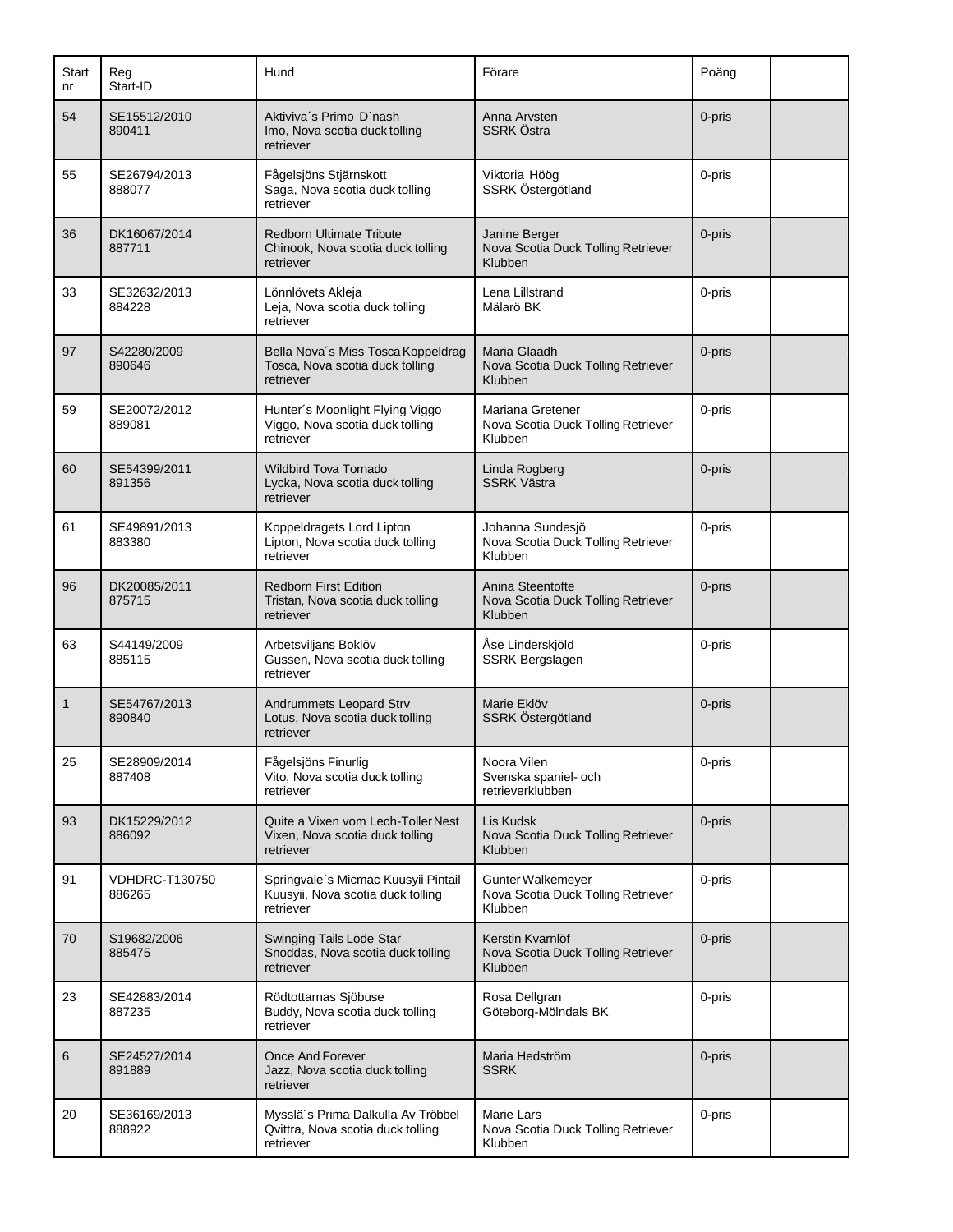| Start<br>nr | Reg<br>Start-ID         | Hund                                                                             | Förare                                                                | Poäng  |  |
|-------------|-------------------------|----------------------------------------------------------------------------------|-----------------------------------------------------------------------|--------|--|
| 12          | SE42885/2014<br>889043  | Rödtottarnas Sjöguld<br>Doris, Nova scotia duck tolling<br>retriever             | Jennie Weimén<br>Kungälvs Brukshundklubb                              | 0-pris |  |
| 75          | FI46443/12<br>887442    | Höpöhännän Hulvattoman Huoleton<br>Oiva, Nova scotia duck tolling<br>retriever   | Tiina Kemppainen<br>Nova Scotia Duck Tolling Retriever<br>Klubben     | 0-pris |  |
| 10          | SE44933/2013<br>868053  | Agildes Heart Of Steel<br>Nitro, Nova scotia duck tolling<br>retriever           | Joris Van den Bosch<br>Belgien (Belgium)                              | 0-pris |  |
| 9           | DK06996/2014<br>886558  | Redmound's Life Is To Run For Fun<br>Lima, Nova scotia duck tolling<br>retriever | Perly Berge<br>Norge                                                  | 0-pris |  |
| 90          | NO40420/12<br>886848    | Blazing Sun Be Bright And Breezy<br>Bris, Nova scotia duck tolling<br>retriever  | Elisabeth Dahl Olsen<br>Nova Scotia Duck Tolling Retriever<br>Klubben | 0-pris |  |
| 79          | SE42884/2014<br>891148  | Rödtottarnas Pirat<br>Pirat, Nova scotia duck tolling<br>retriever               | Malene Markusson<br><b>SSRK Västra</b>                                | 0-pris |  |
| 80          | S30872/2008<br>888808   | <b>Bluenosers Pacific Perry</b><br>Perry, Nova scotia duck tolling<br>retriever  | Gunilla Åhs<br>Nova Scotia Duck Tolling Retriever<br>Klubben          | 0-pris |  |
| 81          | SE26311/2012<br>886329  | Gaberlunzie Fruid<br>Norma, Nova scotia duck tolling<br>retriever                | Therese Boström<br><b>SSRK Värmland</b>                               | 0-pris |  |
| 8           | SE47511/2014<br>889005  | West Coast Tollers Piggelin<br>Ila, Nova scotia duck tolling retriever           | <b>Edit Tollheim</b><br><b>SSRK Bergslagen</b>                        | 0-pris |  |
| 83          | NO40421/12<br>886070    | Blazing Sun Beat The Rap<br>Bizzi, Nova scotia duck tolling<br>retriever         | Øivind Jensen<br>Nova Scotia Duck Tolling Retriever<br>Klubben        | 0-pris |  |
| 7           | SE54765/2013<br>887852  | Andrummets Sugga Tp<br>Suggan, Nova scotia duck tolling<br>retriever             | Marie Eklöv<br><b>SSRK Östergötland</b>                               | 0-pris |  |
| 85          | AKCSR75780306<br>891187 | Springvale's Widgeon Tolog Turin<br>Turin, Nova scotia duck tolling<br>retriever | Astrid Hase<br><b>SSRK</b>                                            | 0-pris |  |
| 4           | SE54766/2013<br>887782  | Andrummets Helge Strb<br>Helge, Nova scotia duck tolling<br>retriever            | Eva Törndahl<br>SSRK Östergötland                                     | 0-pris |  |
| 21          | SE14611/2013<br>885613  | River Fox Red Flash Of Texmo<br>Felix, Nova scotia duck tolling<br>retriever     | Emmelie Gunnarsson<br>Nova Scotia Duck Tolling Retriever<br>Klubben   | 0-pris |  |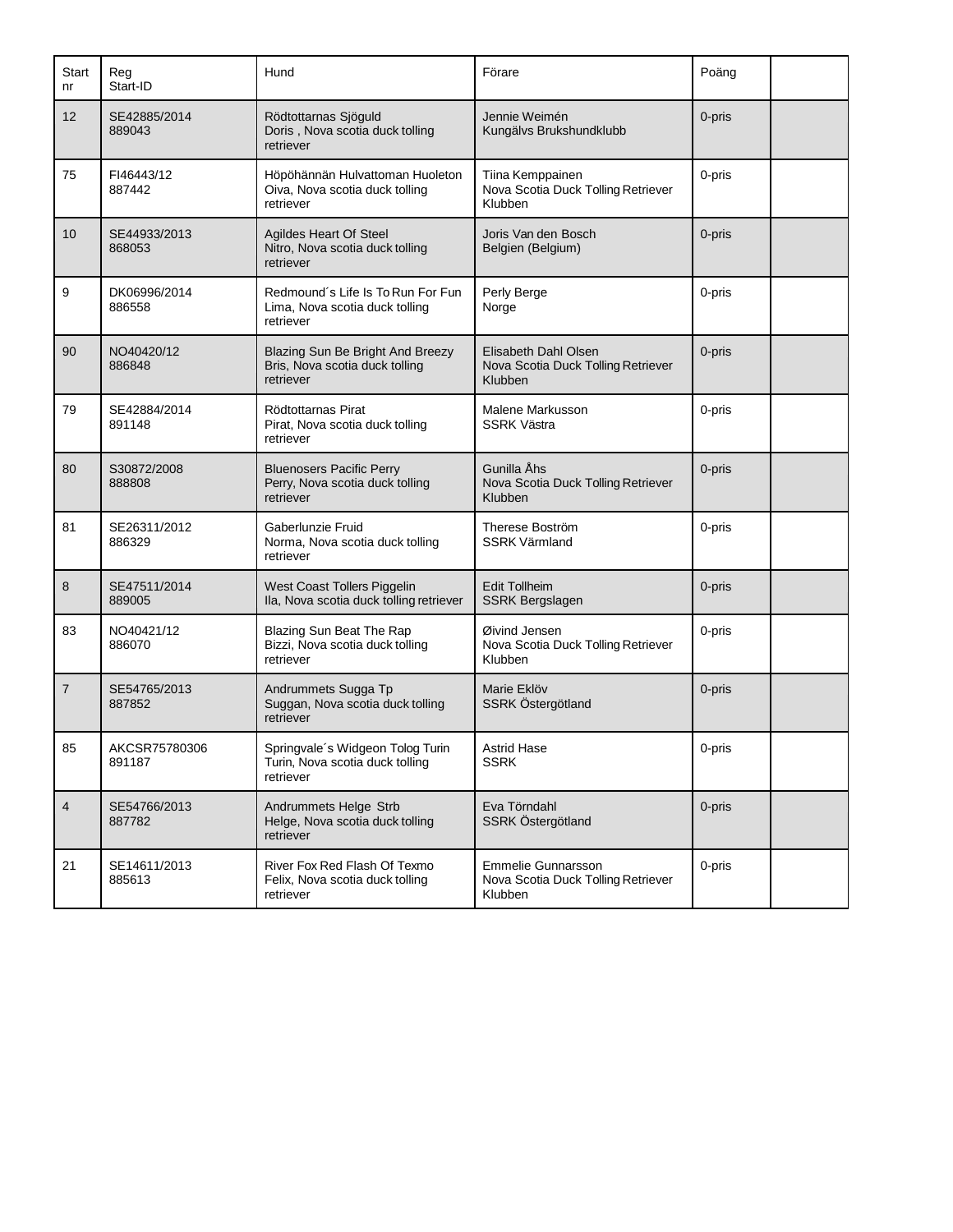## Nova Scotia Duck Tolling Retriever Klubben - Tollingjaktprov - 30 juli, 2015 - - **Resultatlista för Öppen klass**

|                | 9<br>Antal ekipage     |  |                                                                                       |                                                                   |            |  |
|----------------|------------------------|--|---------------------------------------------------------------------------------------|-------------------------------------------------------------------|------------|--|
| Domare         |                        |  | Sverker Haraldsson                                                                    |                                                                   |            |  |
|                |                        |  |                                                                                       |                                                                   |            |  |
| Start<br>nr    | Reg<br>Start-ID        |  | Hund                                                                                  | Förare                                                            | Poäng      |  |
| 6              | S21092/2008<br>882554  |  | Tollarbos Vilde Von Ducke<br>Vilde, Nova scotia duck tolling<br>retriever             | Anne Karlström<br><b>SSRK Västra</b>                              | 1:a pris   |  |
| 10             | SE10394/2011<br>831126 |  | <b>Digby Tollers Duck Lips</b><br>Z, Nova scotia duck tolling retriever               | Tina Joonas<br>Nova Scotia Duck Tolling Retriever<br>Klubben      | $1:a$ pris |  |
| 11             | SE24920/2013<br>831127 |  | Digby Tollers Testarossa<br>Rozza, Nova scotia duck tolling<br>retriever              | Agneta Joonas<br>Nova Scotia Duck Tolling Retriever<br>Klubben    | 2:a pris   |  |
| 5              | SE14609/2013<br>888161 |  | River Fox Red Fire Of Texmo<br>Moltas, Nova scotia duck tolling<br>retriever          | Emma Sjöberg<br><b>SSRK</b>                                       | 2:a pris   |  |
| 1              | S57909/2007<br>873988  |  | Vildandens Pangbrud Af Axquiz<br>Zokie, Nova scotia duck tolling<br>retriever         | Sanna Norén<br>Lidingö BK                                         | 3:e pris   |  |
| $\overline{2}$ | S29075/2009<br>884229  |  | Lönnlövets Busa<br>Busa, Nova scotia duck tolling<br>retriever                        | Lena Lillstrand<br>Mälarö BK                                      | 3:e pris   |  |
| 7              | SE47886/2011<br>887675 |  | Riverbreeze Dream Team Kiowa<br>Izac, Nova scotia duck tolling<br>retriever           | Jessica Mattsson<br>Nova Scotia Duck Tolling Retriever<br>Klubben | 0-pris     |  |
| 3              | SE41956/2011<br>887854 |  | <b>Andrummets Fisk</b><br>Fetch, Nova scotia duck tolling<br>retriever                | Marie Eklöv<br>SSRK Östergötland                                  | 0-pris     |  |
| 4              | DK06503/2012<br>886846 |  | Redmound's Incredible Canadian<br>Girl<br>Cana, Nova scotia duck tolling<br>retriever | Annette<br>Stentsøe<br>Danmark                                    | 0-pris     |  |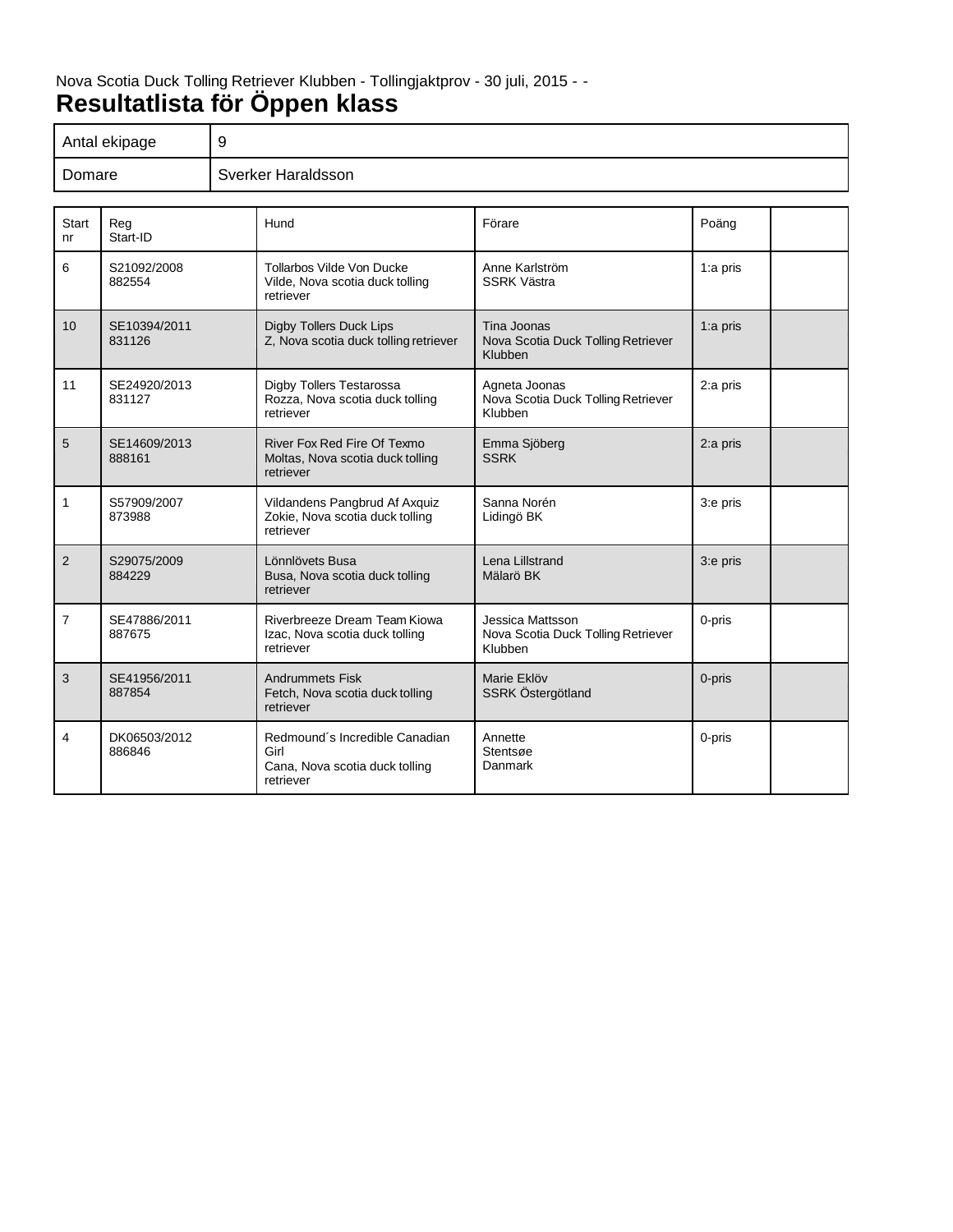| Antal ekipage | 26                       |
|---------------|--------------------------|
| Domare        | Bo Ferm, Anders Wahlberg |

| Start<br>nr | Reg<br>Start-ID                 | Hund                                                                                     | Förare                                                                | Poäng      |           |
|-------------|---------------------------------|------------------------------------------------------------------------------------------|-----------------------------------------------------------------------|------------|-----------|
| 13          | SE49217/2012<br>884232          | Qourageous Quicksilver Vom Lech-<br>Tol<br>Silver, Nova scotia duck tolling<br>retriever | Jan Alenfall<br><b>SSRK Södra</b>                                     | 1:a pris   | <b>HP</b> |
| 11          | SE55939/2011<br>889883          | Fägrings Salty Moonlight<br>Light, Nova scotia duck tolling<br>retriever                 | Therese Johansson<br>Nova Scotia Duck Tolling Retriever<br>Klubben    | 1:a pris   |           |
| 20          | N06734/07<br>887708             | Thicha's Beautiful Niko Mikkel<br>Mikkel, Nova scotia duck tolling<br>retriever          | Ronny Lillebakken<br>Nova Scotia Duck Tolling Retriever<br>Klubben    | 1:a pris   |           |
| 16          | SE36059/2012<br>892301          | West Coast Tollers Vackre Frej<br>Lukas, Nova scotia duck tolling<br>retriever           | Petronella Lindholm<br>Nova Scotia Duck Tolling Retriever<br>Klubben  | 1:a pris   | <b>HP</b> |
| 5           | NO34452/11<br>887707            | Tollerparken's Aktive Indi<br>Indi, Nova scotia duck tolling<br>retriever                | Ronny Lillebakken<br>Nova Scotia Duck Tolling Retriever<br>Klubben    | 1:a pris   |           |
| 17          | NO50739/10<br>886101            | Inlicios 7th Heaven<br>Virpi, Nova scotia duck tolling<br>retriever                      | Johanna Järnegren<br>Nova Scotia Duck Tolling Retriever<br>Klubben    | 1:a pris   |           |
| 6           | DK17686/2011<br>836946          | <b>Redforesthunter Halifax</b><br>Hali, Nova scotia duck tolling<br>retriever            | Maria Jensen<br>Nova Scotia Duck Tolling Retriever<br>Klubben         | 2:a pris   |           |
| 8           | SE60966/2011<br>888477          | Tollarbos Uniqa Wilmer As Gun<br>Wilmer, Nova scotia duck tolling<br>retriever           | Guro Nordhagen<br>Nova Scotia Duck Tolling Retriever<br>Klubben       | 2:a pris   |           |
| 18          | S29705/2006<br>881163           | Agrosofens Bolero<br>Keno, Nova scotia duck tolling<br>retriever                         | malin nelson<br>Karlstad BK                                           | 2:a pris   |           |
| 25          | SE15511/2010<br>881392          | Aktiviva's Primero D'nash<br>Knyst, Nova scotia duck tolling<br>retriever                | Åsa Roosqvist<br>Nova Scotia Duck Tolling Retriever<br>Klubben        | 2:a pris   |           |
| 1           | DK21094/2007<br>889967          | Shaggy Toller's Keehnu Dancing<br>Zeta<br>Kaisa, Nova scotia duck tolling<br>retriever   | Nina W. Nilsen<br>Nova Scotia Duck Tolling Retriever<br>Klubben       | 2:a pris   |           |
| 15          | SE56094/2011<br>888271          | Agrosofens Sockersöta<br>Tya, Nova scotia duck tolling<br>retriever                      | Erika Wang<br>Kungälvs Brukshundklubb                                 | $2:a$ pris |           |
| 12          | SE24912/2013<br>881391          | Digby Tollers Daytona<br>Noice, Nova scotia duck tolling<br>retriever                    | Åsa Roosqvist<br>Nova Scotia Duck Tolling Retriever<br><b>Klubben</b> | 3:e pris   |           |
| 3           | SE53817/2012<br>885131          | Agrosofens Lustigkurra<br>Jippi, Nova scotia duck tolling<br>retriever                   | Sara Jansson<br>Nova Scotia Duck Tolling Retriever<br>Klubben         | 0-pris     |           |
| 9           | <b>VDHDRC-T110575</b><br>886266 | Mic Mac Hunter's Hettdyii<br>Hettie, Nova scotia duck tolling<br>retriever               | Gunter Walkemeyer<br>Nova Scotia Duck Tolling Retriever<br>Klubben    | 0-pris     |           |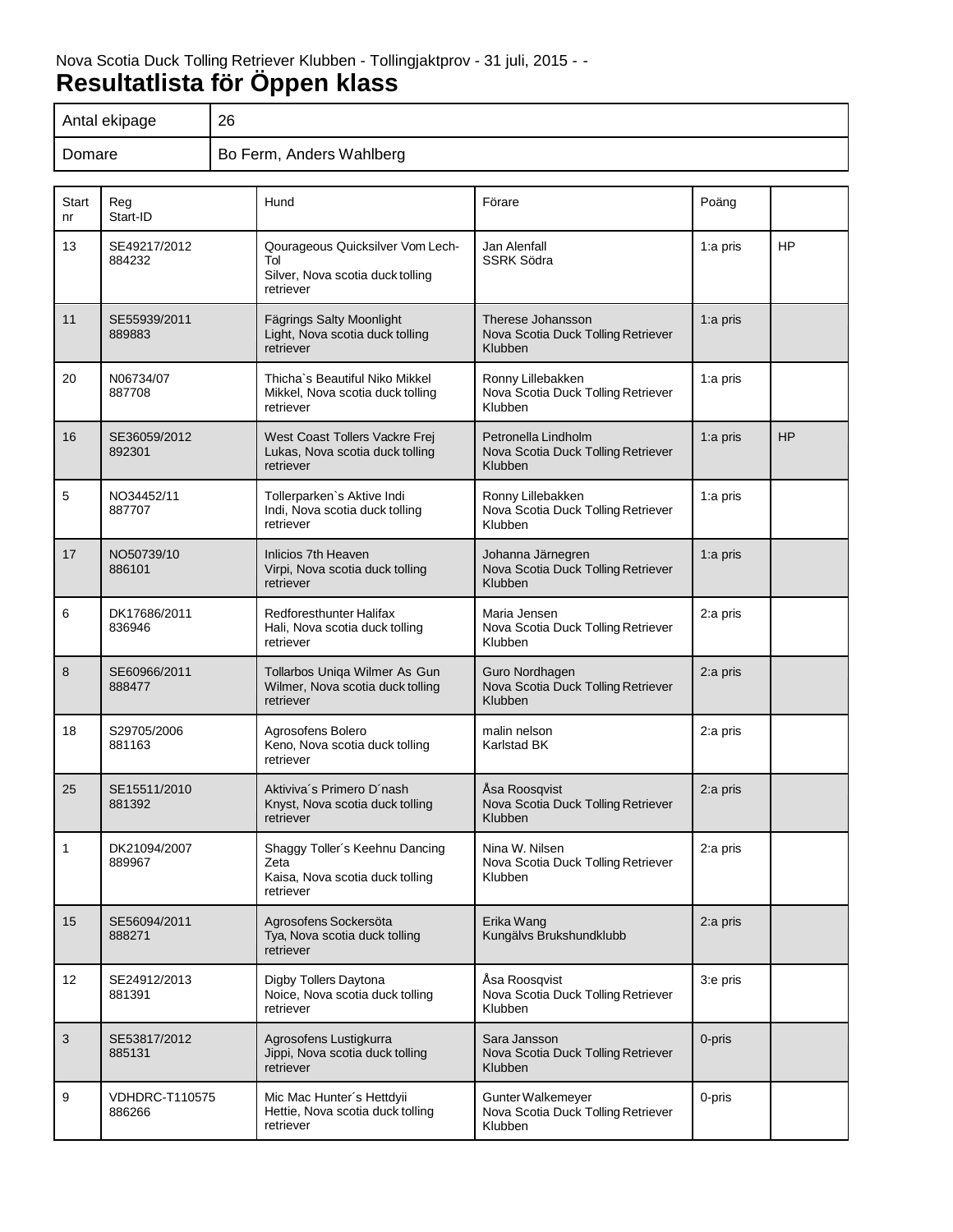| <b>Start</b><br>nr | Reg<br>Start-ID        | Hund                                                                                    | Förare                                                               | Poäng  |
|--------------------|------------------------|-----------------------------------------------------------------------------------------|----------------------------------------------------------------------|--------|
| $\overline{7}$     | SE54065/2010<br>887561 | Arbetsviljans Kolakaka<br>Kola, Nova scotia duck tolling<br>retriever                   | Susanne Stjernfeldt<br>Nova Scotia Duck Tolling Retriever<br>Klubben | 0-pris |
| 4                  | S37509/2008<br>888137  | <b>River Fox Gusa Af Gine</b><br>Sippa, Nova scotia duck<br>tolling retriever           | Lotta Strömberg<br><b>SSRK Södra</b>                                 | 0-pris |
| 19                 | SE62058/2010<br>887370 | <b>Tollarbos Charley Mikkels Gutt</b><br>Charley, Nova scotia duck tolling<br>retriever | Monica van Leeuwen<br>Bro-Håbo BK                                    | 0-pris |
| 14                 | S28465/2009<br>891103  | Vildandens Nix Af Snoddax<br>Nixa, Nova scotia duck tolling<br>retriever                | Carina Boijertz<br>Nova Scotia Duck Tolling Retriever<br>Klubben     | 0-pris |
| 27                 | S58075/2009<br>886577  | <b>Blazing Fowler's Purdey</b><br>Turbo, Nova scotia duck tolling<br>retriever          | Anna Andersson<br>Nova Scotia Duck Tolling Retriever<br>Klubben      | 0-pris |
| 22                 | SE51235/2013<br>885645 | Piktook's Five Island Yaiza<br>Yaiza, Nova scotia duck tolling<br>retriever             | Maygreth Åkesson<br>SBKs Halmstadsavd.                               | 0-pris |
| 24                 | SE33058/2010<br>881164 | <b>Gränstorps Cetus</b><br>Iver, Nova scotia duck tolling<br>retriever                  | malin nelson<br><b>Karlstad BK</b>                                   | 0-pris |
| $\overline{2}$     | S44148/2009<br>890824  | Arbetsviljans Björklöv<br>Lynx, Nova scotia duck tolling<br>retriever                   | Elisabeth Løhre<br>Nova Scotia Duck Tolling Retriever<br>Klubben     | 0-pris |
| 26                 | S19685/2006<br>886363  | <b>Swinging Tails Spruce Goose</b><br>Sheila, Nova scotia duck tolling<br>retriever     | Brita Gehöör<br>Nova Scotia Duck Tolling Retriever<br>Klubben        | 0-pris |
| 28                 | SE23859/2010<br>882907 | Renarder's Aston Martinoz<br>Dogge, Nova scotia duck tolling<br>retriever               | Pia Larsson<br>SSRK Östergötland                                     | 0-pris |